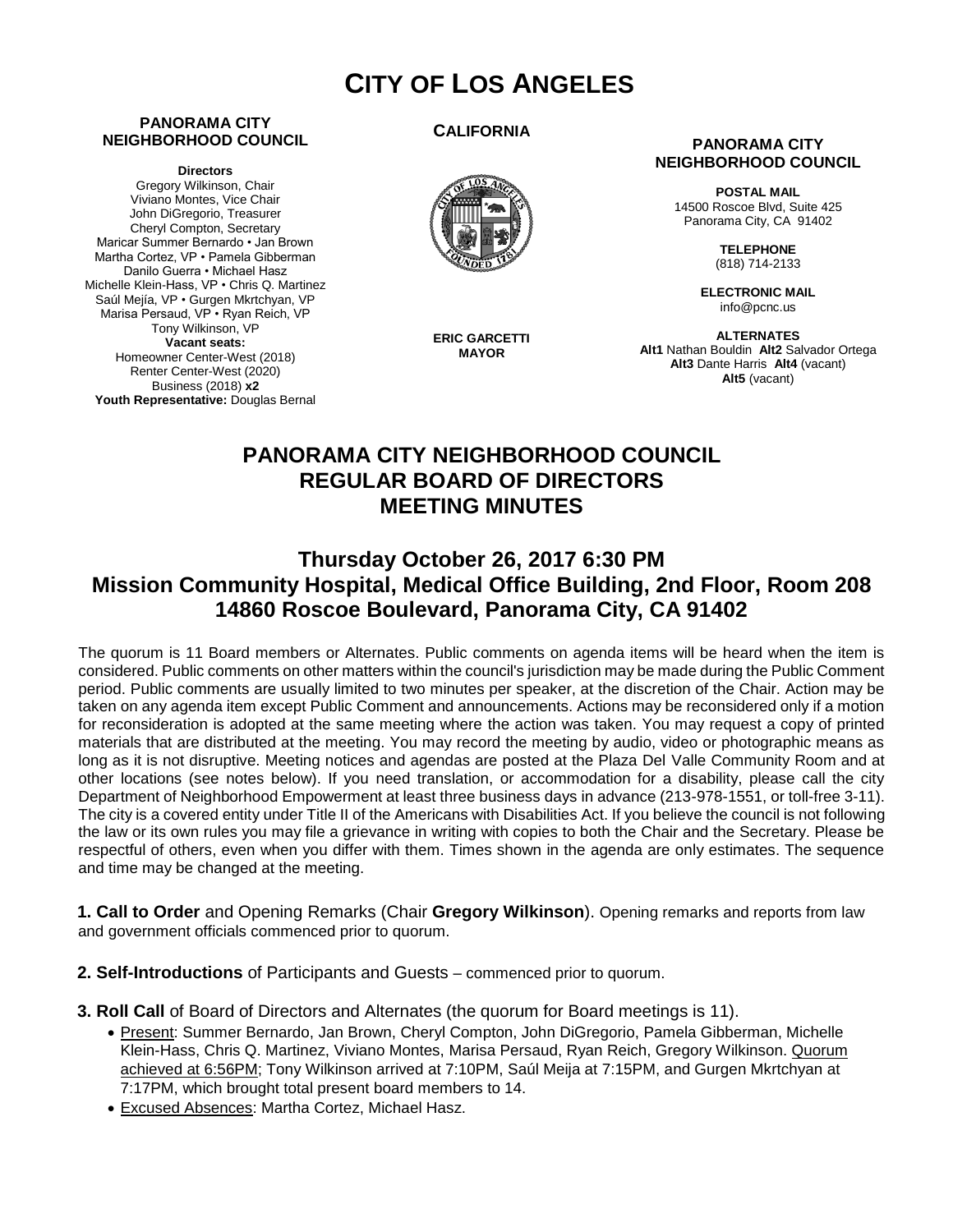**4. Reports from LAPD & other relevant law enforcement agencies.** Senior Lead Officer Damaris Bonffil [(818) 838-9854, mobile (818) 634-0718, 38834@lapd.online] covers Panorama City's Center-West area. Senior Lead Officer Sean Smith [(818-838-9842, mobile 818-442-3183, 35183@lapd.online)] covers Panorama City's North and Center-East districts. Senior Lead Officer Daniel Ruelas [(818) 838-9847, mobile 818-679-2082, 34435@lapd.online] is responsible for Panorama City south of Roscoe. Emergency: 911. Mission Division Front desk: 818-838-9800. Non-emergency: 877-ASKLAPD (877-275- 5273)**.** 

• Officer Ruelas and Officer Webb presented statistical data for the year to date (thru October) to the board. Overall crime in the area is down – the main concern of the district is "smash and grab" sort of incidents with parked cars on streets. They cautioned to clear all items, no matter how insignificant you might think they are, from your car before parking.

#### **5. California Congressional District 29, State Senate District 20, State Assembly District 46, Los Angeles County Supervisorial District 3, Los Angeles Unified School District - District 6, Los Angeles Mayor, Los Angeles City Council District 6, and other elected officials' field staff reports.**

### **LOS ANGELES CITY COUNCIL DISTRICT 6**

Councilwoman Nury Martinez is represented in Panorama City by Andres Sandoval (Andres.Sandoval@lacity.org). Area Director is Lorena Bernal (Lorena.Bernal@lacity.org. The district field offices is located at 9300 Laurel Canyon Boulevard, 2nd Floor, Sun Valley, CA 91331; 818-771-0236.

• Lorena Bernal stated that Councilwoman Martinez's office had been doing a lot of clean-up in the area, including the empty lot on Sylmar Avenue, which Cheryl Compton confirmed was spotless and beautiful now. Nury Martinez was at the Goodwill Youth grand opening today and the event was very successful. She will also be at the following events: Panorama Rec Center's Halloween Party, Day of the Dead event at the Panorama City Public Library and the 2017 Veterans Day Forum, sponsored by US representative Tony Cardenas. The issue of permitted parking was discussed. Each district is broken into 6 blocks areas and must be a petitioned, community-driven project. There will be a bigger hearing with someone at the Department of Transportation, which Lorena is coordinating with Public Safety Chair, Martha Cortez. Date will be approximately November 15.

### **LOS ANGELES CITY MAYOR'S OFFICE**

Mayor Eric Garcetti is represented in the East Valley by Area Representative, Brian Gavidia (cell: 213- 713-0960 Brian.Gavidia@LACity.org). The Mayor's San Fernando Valley office is located in the Van Nuys City Hall, 14410 Sylvan Street, Van Nuys, CA 91401. *No representative present.*

### **LOS ANGELES UNIFIED SCHOOL DISTRICT, DISTRICT 6**

Our LAUSD School Board Member is Kelly Gonez. Cara Onofre is her local representative. (Main (213) 241-6097 Mobile (818) 389-9216, cara.onofre@lausd.net). The District 6 office is located at 8401 Arleta Avenue, Sun Valley, CA 91352. *No representative present.*

### **LOS ANGELES COUNTY SUPERVISORIAL DISTRICT 3**

Supervisor Sheila Kuehl (Sheila@bos.lacounty.gov, 213-974-3333) is located at 821 Kenneth Hahn Hall of Administration, 500 West Temple Street, Los Angeles, CA 90012. Supervisor Kuehl is represented locally by Valley District Director, Benita Trujillo (818-901-3831, btrujillo@bos.lacounty.gov). The San Fernando Valley District Office is located at 7555 Van Nuys Boulevard, Suite 1, Van Nuys, CA 91405. *No representative present.*

### **CALIFORNIA ASSEMBLY DISTRICT 46**

Assemblymember Adrin Nazarian represents us in a district that runs from North Hills and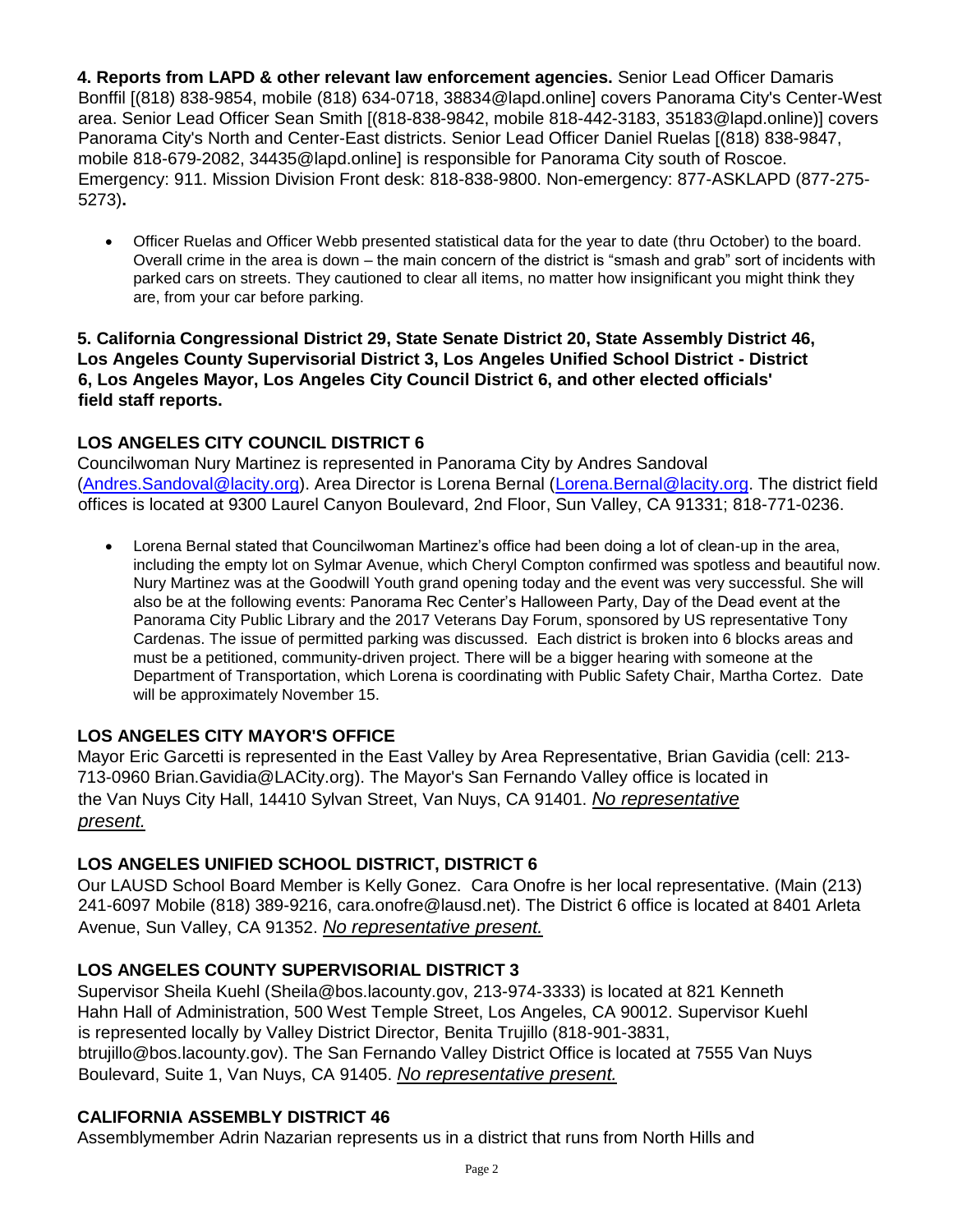Panorama City south to Studio City and the Hollywood Hills. His field office is located in the State Office Building at 6150 Van Nuys Boulevard, Suite 300, Van Nuys, CA 91401. His Field Representative for Panorama City is Angie Aramayo (818-376-4246, Angie.Aramayo@asm.ca.gov).

• Angie reminded us of the Red Cross Pillowcase project, which PCNC is sponsoring, along with the Assemblymember, which will be at the Panorama Rec Center on October 24. Their office is also sponsoring two free Women's Self Defense classes on October 28.

#### **CALIFORNIA SENATE DISTRICT 18**

District 18 State Senator Bob Hertzberg maintains a field office in the State Office Building at 6150 Van Nuys Boulevard, Suite 400, Van Nuys, CA 91401 (818-901-5588). His Field Deputy for Panorama City is Eveline Bravo-Ayala (evenline.bravo-ayala@sen.ca.gov). The District Director is Barri Worth Girvan (Barri.Girvan@sen.ca.gov). *No representative present.*

#### **CALIFORNIA CONGRESSIONAL DISTRICT 29**

Congressman Tony Cardenas' District Office is located at 9612 Van Nuys Boulevard #201, Panorama City, CA 91402 (818-221-3718). He is represented in Panorama City by Senior Field Representative Jaqueline Serrano (Jaqueline.Serrano@mail.house.gov; 818-221-3718) *No representative present.*

#### **DEPARTMENT OF NEIGHBORHOOD EMPOWERMENT (DONE)**

DONE's is located at 14410 Sylvan St. 4th Floor, Van Nuys, CA 91401. Office phone is: Office | 818-374- 9898 Fax | 818-374-9877. Jose Galdamez is our designated liaison and can be emailed at jose.galdamez@lacity.org. Our city funding representative is Ms. Shawna Dungo directly at shawna.dungo@lacity.org or general line Clerk.NCFunding@lacity.org or (213) 978-1058.

• Jose Galdamez introduced himself as our new DONE liaison. We may email him with any questions or concerns we may have.

**6. Public Comment and Announcements** (*Please limit to two minutes per speaker.***)** Public comment on agenda items will be heard at the time the item is considered.

- Dianne Hand from the Arleta NC wanted to thank PCNC for hearing the request for funding for the HOLMATRO tool. She followed up on our request to find out about why this is not a covered item in the city budget; however, she has not heard back from the Fire Department yet.
- Saúl Meija wanted inform the board that November 25 is Shop Small Business Saturday.
- A representative from Valley Care Community Consortium invited all interested to the 6th Annual Diabetes Expo on November 18 at San Fernando Recreation Park.

**7. Notation and possible correction (through documentation) of the list of Board members who may not vote on matters (financial or otherwise) because they have not completed the required training.** DONE requires two classes to vote: (1) the Ethics and Open Government course required by state law for all public officials in California within two years of their election or appointment and every two years thereafter – required to vote on any matter, and (2) basic funding training for neighborhood council Board members to vote on financial matters. DONE also requires all Board members to have signed they have received a copy of the Code of Conduct. While not required to vote any Board member who does not sign the acknowledgment of receipt will be removed from the Board by DONE. All three of these requirements can be met with online courses available at EmpowerLA.org**.**

• Tony Wilkinson needs to renew his Ethics certification.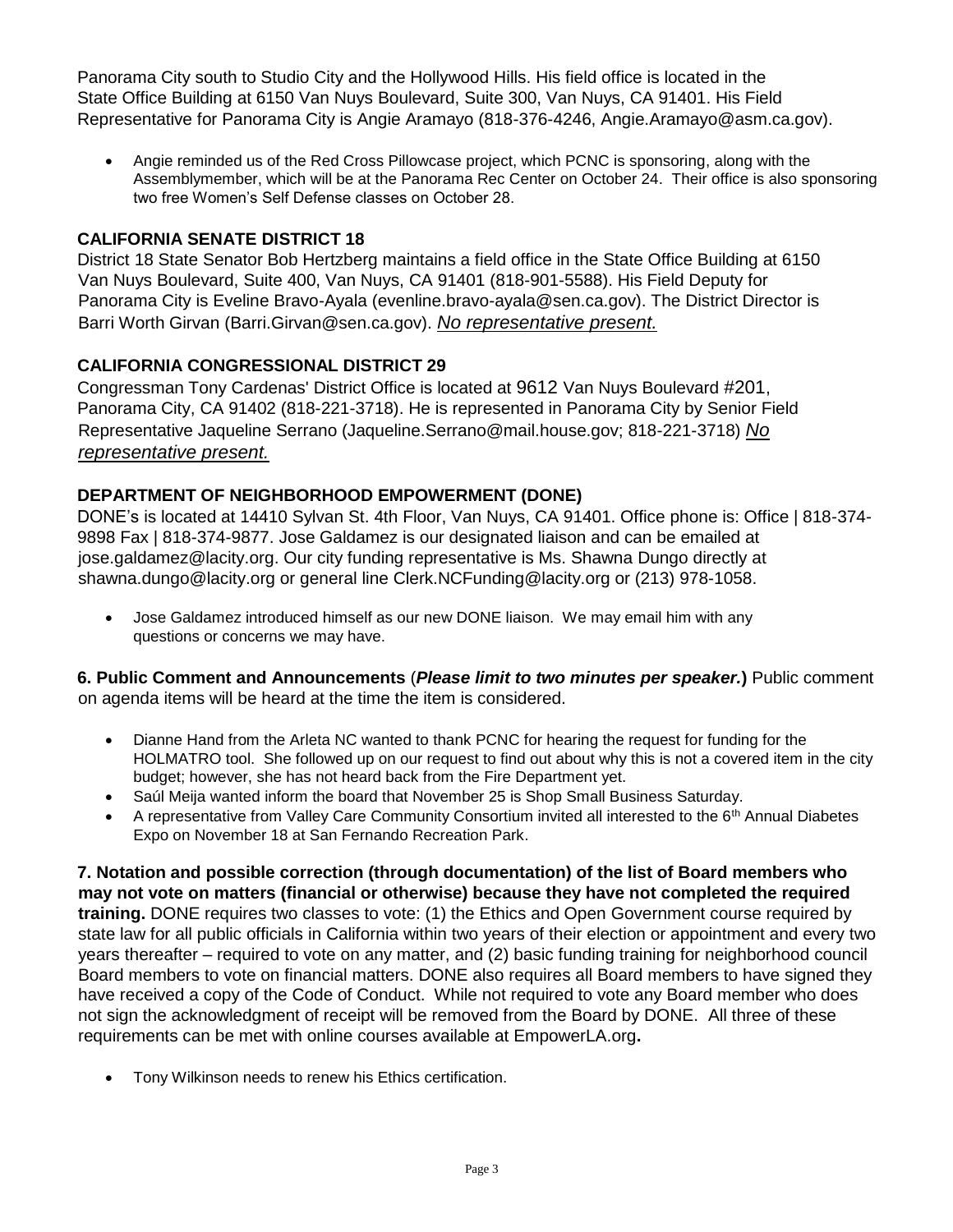**8. Discussion and possible action to appoint any interested qualified stakeholders to any appropriate vacant board seats.** 

• No interested stakeholders at this juncture.

#### **9. Discussion, nomination, and selection of Committees to include adding new Committee Chairs or new members to each committee. Also includes 2 minute report form each committee. The current committees are listed below.**

• Commerce, Finance, Outreach and Rules all do not have meetings on the calendar. Joint Land Use-Mobility meeting scheduled for November 7. Joint Public Safety-City Life meetings will be regularly scheduled for the 2<sup>nd</sup> Thursday of the month. John DiGregorio wants City Life to work in conjunction with Education Committee to form a Youth Committee to get the younger residents of Panorama City involved. Ryan Reich will have a potential NPG from Enrich LA to agendize for the next board meeting. Saúl Meija stated that perhaps we could have a Health & Safety Fair in March of 2018.

| <b>STANDING COMMITTEES</b> |                       |                             |
|----------------------------|-----------------------|-----------------------------|
|                            | <b>Chair</b>          | Email                       |
| <b>Commerce</b>            | Saúl Mejía            | commercechair2016@yahoo.com |
| Finance                    | Gurgen Mkrtchyan      | gurgen@ympklaw.com          |
| <b>Land Use</b>            | <b>Tony Wilkinson</b> | lawilkinson@acm.org         |
| <b>Outreach</b>            | <b>Marisa Persaud</b> | Manther1222@yahoo.com       |
| <b>Rules</b>               | <b>Cheryl Compton</b> | ComptonPCNC@gmail.com       |

| <b>SPECIAL COMMITTEES</b>                                                            |                      |                              |  |
|--------------------------------------------------------------------------------------|----------------------|------------------------------|--|
|                                                                                      | <b>Chair</b>         | Email                        |  |
| <b>City Life</b>                                                                     | John DiGregorio      | johndPCNC@gmail.com          |  |
| <b>Mobility</b>                                                                      | Michelle Klein-Hass  | mkh.pcnc@gmail.com           |  |
| <b>Public Safety</b>                                                                 | <b>Martha Cortez</b> | Martha.Cortez.PCNC@gmail.com |  |
| <b>Education</b>                                                                     | <b>Ryan Reich</b>    | ryan.reich@gmail.com         |  |
| <b>Health &amp; Safety Fair</b>                                                      | Saúl Mejía           | commercechair2016@yahoo.com  |  |
| Please contact the Committee Chairs if interested in participating on<br>committees. |                      |                              |  |

**10. Presentation about the Adult Literacy Program at the Panorama City Library by Steffi Siebert the coordinator.** *[Ms. Siebert was unable to attend – tabled to a future board meeting]*

**11. Discussion and possible action regarding the LA Clean Contest award of \$2,000 that the PCNC may reclaim. Emily Roberts and the Ligget elementary school and LA Synergy Lions helped to provide the bulk of the work done in the contest but the PCNC also played a role. Pursuant to the LA City Council DONE is to distribute the award and the PCNC must indicate how it will be used in support of LA Clean goals. Discussion will include what amount of the \$2,000 should be made available to those NGO's that were active participates in the contest.**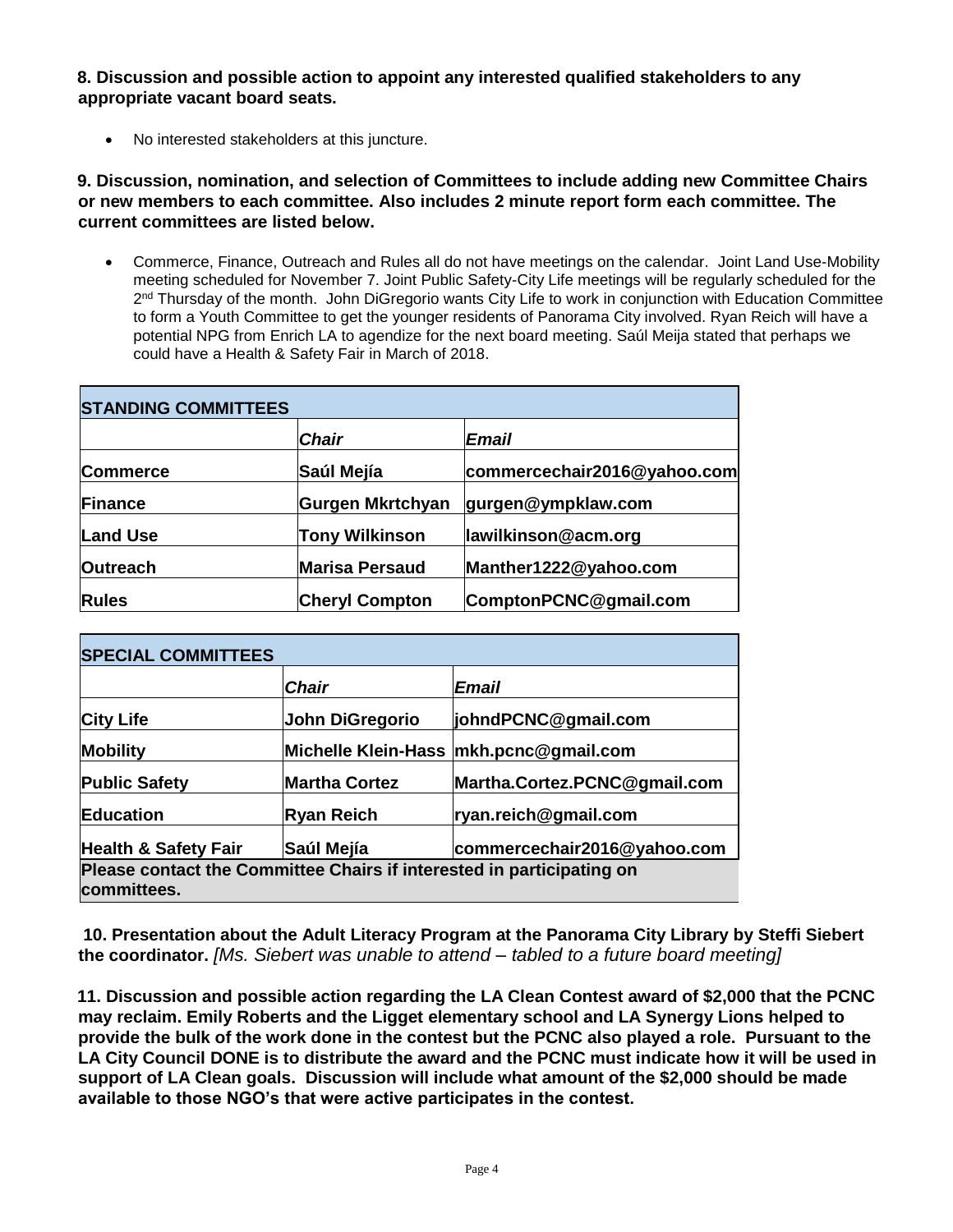- PCNC is the custodian of the award, which DONE will distribute as we allocate. Emily Roberts, a former member of PCNC, spearheaded this whole project. Discussion centered around distributing the money equally between PCNC, LA Synergy Lions and Liggett Elementary, although John DiGregorio did mention that he thought all \$2000 should go to the Lions. PCNC also has to submit a plan of how we will use our portion of the award. Tony Wilkinson advised that we should not act as a subcontractor, to which Gregory Wilkinson responded we are not a subcontractor, only a middle man and DONE has signed off on this structure. John DiGregorio motioned to divide the money three ways between PCNC, LA Synergy Lions and Liggett Elementary with the caveat that the other parties have 90 days to supply the appropriate paperwork for the transfer, which was seconded by Saúl Meija. As for the use of PCNC funds, Tony Wilkinson motioned we should allocate it towards the Health Fair, which was seconded by Saúl Meija. After a brief discussion, and considering the original intent of the award, Tony amended his motion to use the funds for future cleanup efforts in Panorama City, which was again seconded by Saúl Meija.
- There were three roll call votes for this agenda item:
	- o Vote #1 to amend the agenda item as per the motion to include the caveat. Roll call vote: **Motion passes: 7 YES/2 NO/1 Abstain/4 Ineligible. Motion passes: 8 YES/0 NO/1 Abstain/2 Ineligible.**
	- $\circ$  Vote #2 was to approve the actual split of monies equally among the 3 organizations. Roll call vote: **Motion passes: 6 YES/2 NO/2 Abstain/4 Ineligible.**
	- $\circ$  Vote #3 was to allocate PCNC's portion of the award to future clean-ups efforts in Panorama City. Roll call vote: **Motion passes: 10YES/0 NO/0 Abstain/4 Ineligible.**

#### **12. Discussion and possible action regarding the need for a storage unit for the PCNC. A rough average for a 5x15ft is \$170 a month. The board chair suggests we discuss and if agreed approve up to \$2,500 per year for a similar sized unit. Also to discuss is who will have access.**

• Saúl Meija brought up the past issues with the rent on the storage unit not being paid and all the PCNC inventory being auctioned off. John DiGregorio affirmed that this is not going to be an issue going forward, as we have a capable Finance team in place, and access and security is vital, as assets can grow legs if not properly monitored. John motioned to allocate up to \$2500 for the remainder of FY 17-18 for a storage unit; the motion was seconded by Summer Bernardo. Roll call vote: **Motion passes: 10 YES/0 NO/0 Abstain/4 Ineligible.**

#### **13. Discussion and possible action regarding the Land Use and Mobility Committees' views on the East Valley Transit Corridor Project to include issuing a Press Release, Community Impact Statement (CIS), or other official statement. This topic can include, but is not limited to: rail storage yard, light rail options, routes, route topography, platforms, funding options, and other related concerns.**

• Jessica and Brad Brentsema, representing themselves and "Area A" businesses in Van Nuys, spoke extensively about the East Valley Transit Corridor project. Bus lines can only be optimized so much. As for the regional maintenance facility, they do not support Option A, as it affects over 100 businesses and 1000 workers in Van Nuys. They support Option B, which would place the facility in Panorama City. The board agrees that this is the best option for all involved, and we would welcome the jobs. Gregory Wilkinson stated that this motion is very important – maybe one of the most important things we can support as a board – as will impact the entire region for decades. John DiGregorio motions to approve the Land Use recommendation as written by Tony Wilkinson, which was seconded by Saúl Meija. Gregory called for a hand vote. **The motion passes unanimously: 14 YES/0 NO/0 Abstain.**

#### **14. Discussion and possible action regarding reauthorizing the reimbursement to the LA Neighborhood Land Trust for additional funds use to support the Marson Party event for which the PCNC had already approved supporting. The board previously approved the reimbursement of \$22.57 per the Treasurer but the correct owed amount is \$83.17.**

• Per DONE, reimbursement only applies to board members. Tony Wilkinson suggested putting through as an NPG. Gregory Wilkinson is sending to the Finance Committee to come up with a solution prior to the next board meeting.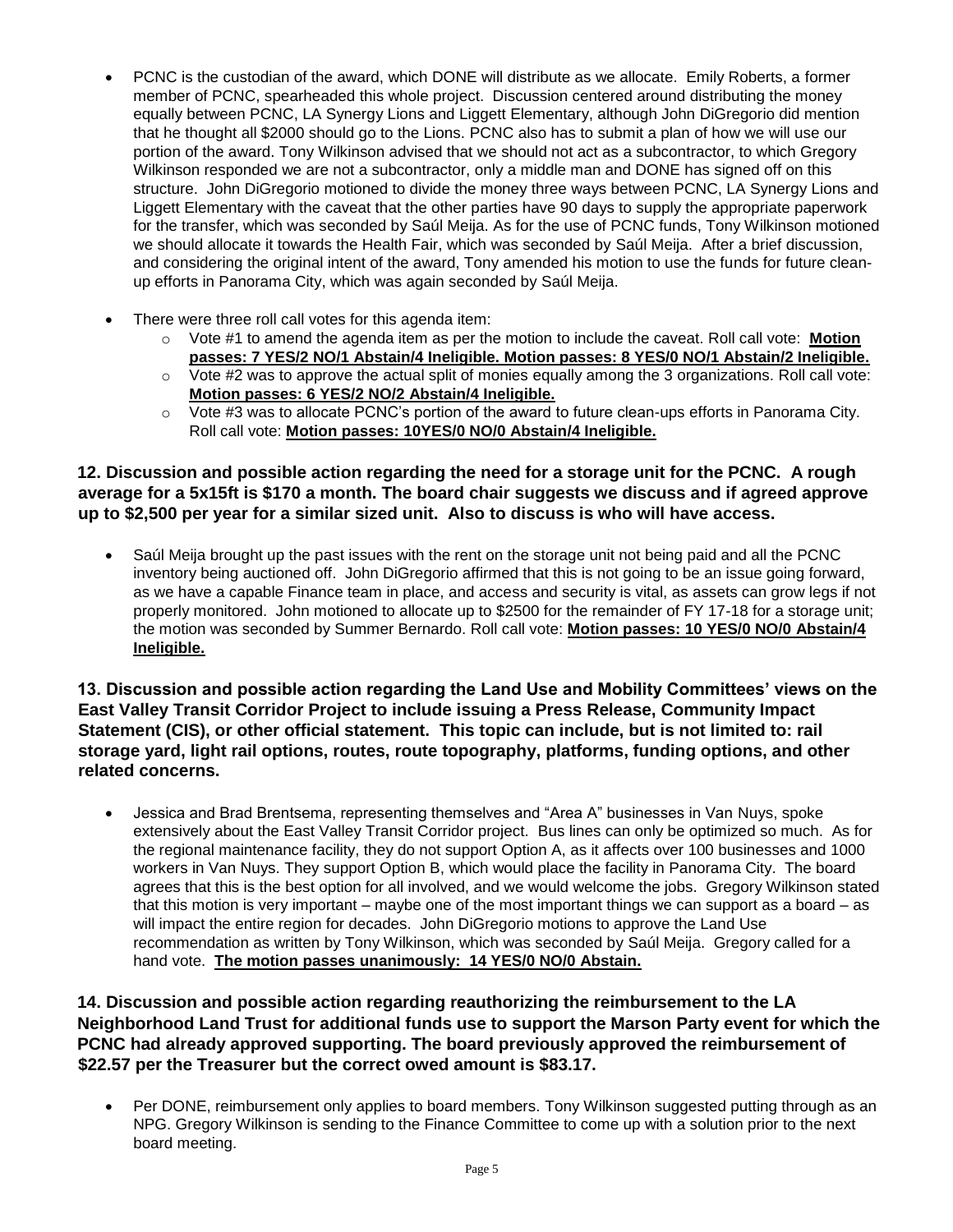**#15 Intentionally omitted.** 

**16. Discussion and possible action to remove any board member(s) that have violated Article V, section 7 "Absences" of the PCNC By-Laws. Pursuant to this section any board member that has two (2) consecutive absences or three (3) absences within a six (6) month period for regularly scheduled board meetings and that are not excused by the Chair may be removed from the board by a majority vote of all those board members present. The board member subject to the removal vote may address the board but is not allowed to vote. The following board members meet this criteria to be removed.** Danillo Guerra – July, August, September

• Saúl Meija spoke in support of Danillo, stating that he did show up to the Special Meeting last month. Summer Bernardo asked for clarification of the policy, which Gregory Wilkinson confirmed is a rolling six months. Gurgen Mkrtchyan motioned to table this discussion to next month, after someone reached out directly to Danillo, which was seconded by Marisa Persaud. Gregory called for a hand vote. **Motion passes: 9 YES/5 NO/0 Abstain.** Gregory will reach out to Danillo to inquire as to his intentions and interest on remaining on the board.

#### **17. Report from the NC Budget Advocates on progress and action items by the NCBA to date.**

• John DiGregorio stated that he would like to have the Budget Advocates video team make some quick videos in support of Land Use/Lite Rail.

**At this juncture, Tony Wilkinson requested a callback to Agenda Item 13.** Noting the potential impact and importance of this item, Tony motioned that we authorize all board members and alternates to have permission to disseminate, in any form or forum, the information behind the motion, which was seconded by Saúl Meija. Gregory Wilkinson cautioned the board to be extremely careful, as you are not speaking as an individual, but representing the board as a whole – stay on point and be professional. Gregory called for a hand vote: **Motion passes: 13 YES/1 NO/0 Abstain.**

#### **18. Discussion and possible action to approve an unexpected office supplies or outreach expenses, the total of which will not exceed \$200 per category.**

• Gregory Wilkinson confirmed that Marisa Persaud has a standing approval, within reason, for the printing of general Outreach flyers. Lease is still being negotiated and we do not have keys for anyone to access the office. Marisa objects with stocking an office to which we don't have access. Gregory tabled this discussion to a future meeting.

#### **19. Discussion and possible action for approval of any financial statements, Monthly Expenditure Reports (MER's), or other ongoing monthly financial documents prepared by the Treasurer or Finance Chair which have not yet bene approved by the Board. Treasurer/Finance Chair to provide details. This item does not cover special or annual financial documents.**

• John DiGregorio and Gurgen Mkrtchyan walked the board through the MER. Michelle Klein-Hass motioned to approve the MER as presented, which was seconded by Pamela Gibberman. Roll call vote: **Motion passes: 10 YES/0 NO/0 Abstain/4 Ineligible.**

The issue of lease renegotiation was raised again. It was the opinion of many that \$1500 per month, which is nearly half our total budget, is way too much money to spend on a space which no one can access or use. Gurgen thought that maybe we should look into cubicle space, if the building has it.